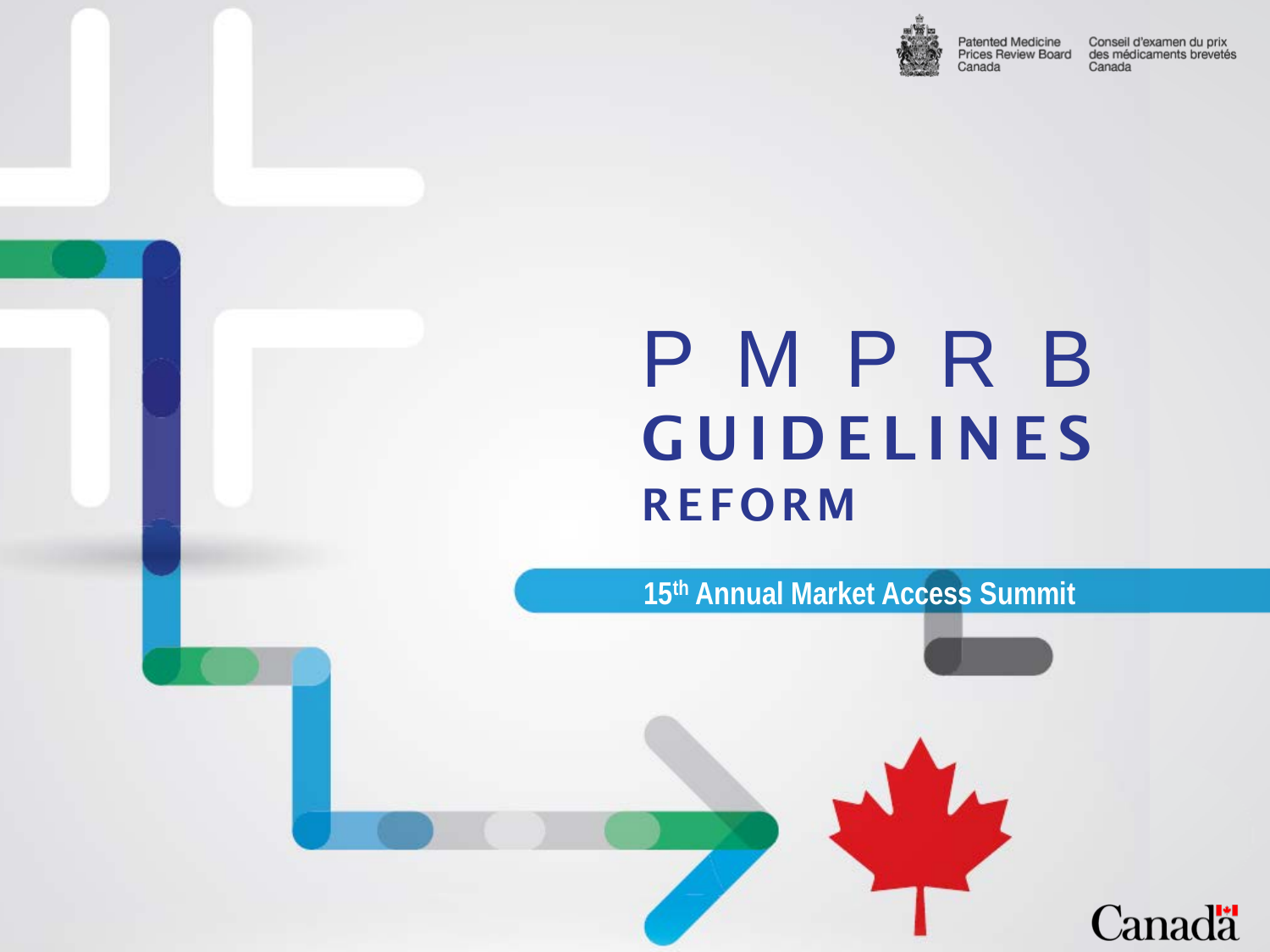

## **Background**

Canada enacted a two-fold reform of its drug patent regime in 1987 (Bill C-22) that sought to balance competing industrial and social policy objectives:

- Strengthen patent protection for drug manufacturers to incentivize R&D
- Mitigate the financial impact of stronger pharmaceutical patent protection on payers

The PMPRB was conceived as C-22's "consumer protection pillar", to ensure patentees do not abuse their newfound statutory monopolies by charging excessive prices.

The intent was to double R&D in Canada (to 10% of revenues) while keeping prices in line with high R&D countries (the **PMPRB-7**")\* on the assumption we would come to emulate them.

*\*Countries in the PMPRB-7 are Italy, France, Germany, Sweden, Switzerland, the UK and the US.*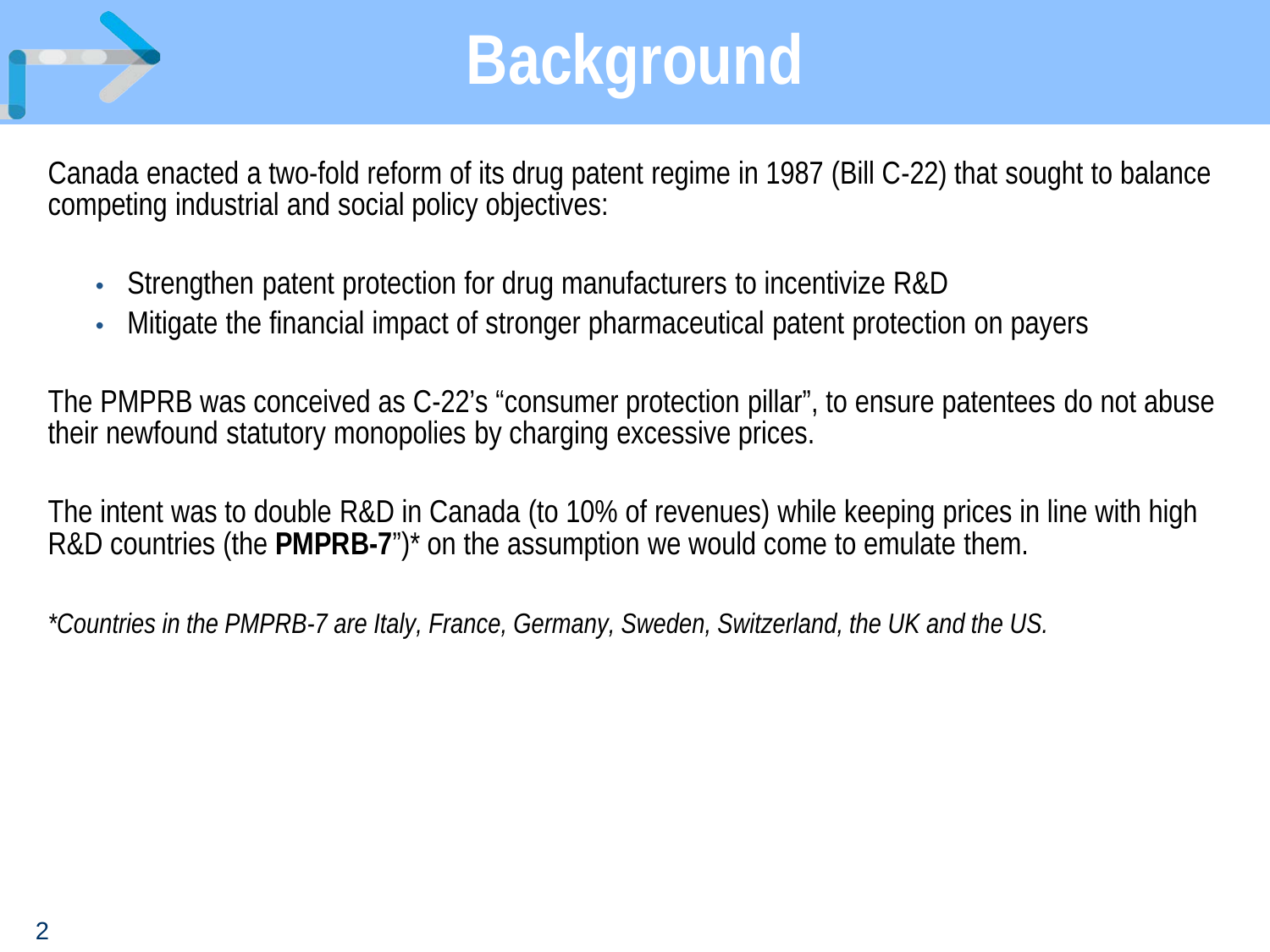# **PMPRB regulatory role in context**

The PMPRB is part of a complex regulatory and reimbursement ecosystem

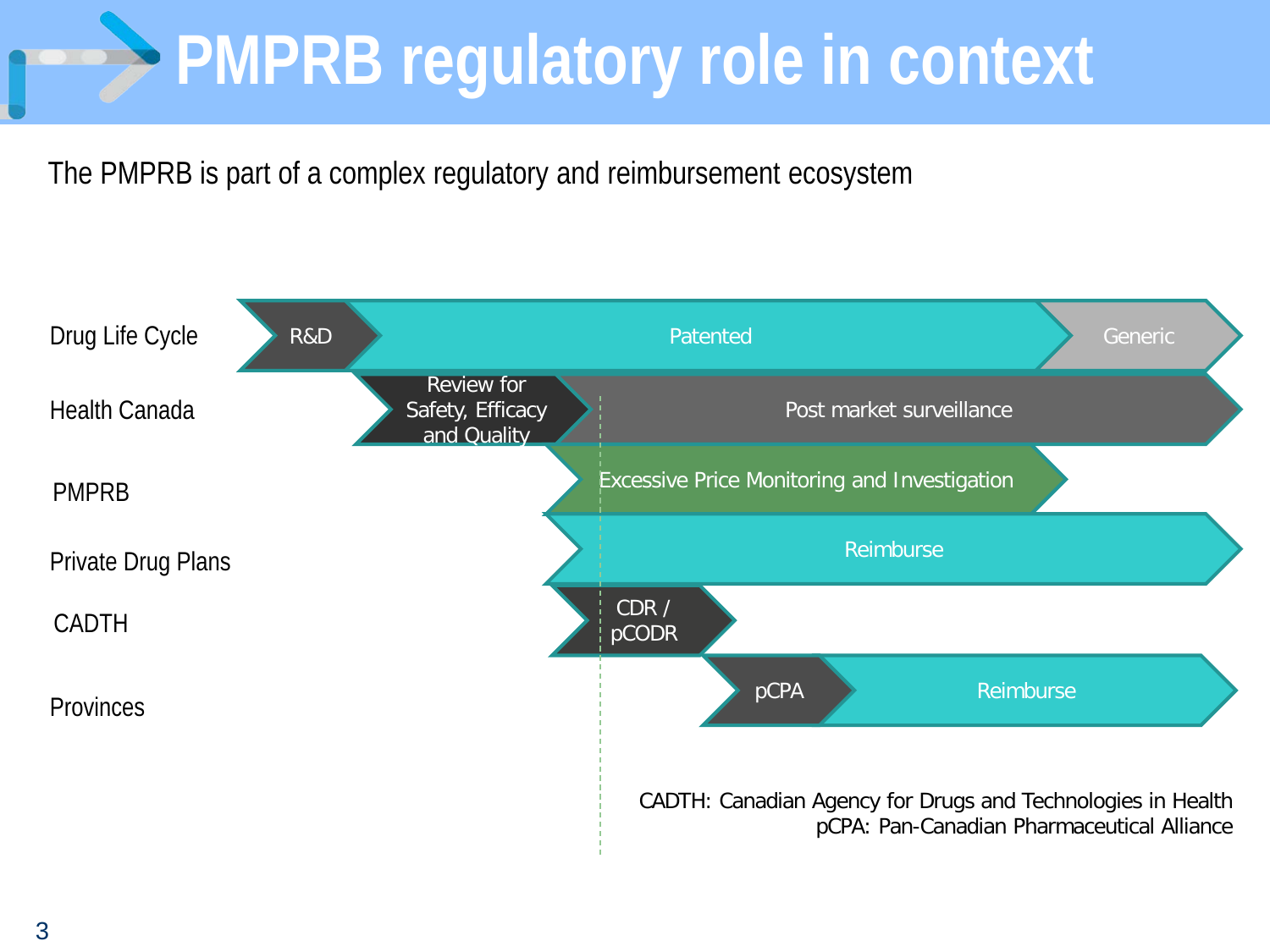# **PMPRB regulatory framework**

The PMPRB's authority to regulate patented drug prices reposes on three legal instruments:

- Sections 79-103 of the *Patent Act*: excessivity factors, mandate, jurisdiction, structure and powers of the Board;
- *Patented Medicines Regulations:* comparator countries, information required of patentees on identity, prices of medicines and R&D investment;
- Compendium of Policies, Guidelines and Procedures ("Guidelines"): scientific and price review process, price tests for new and existing drugs.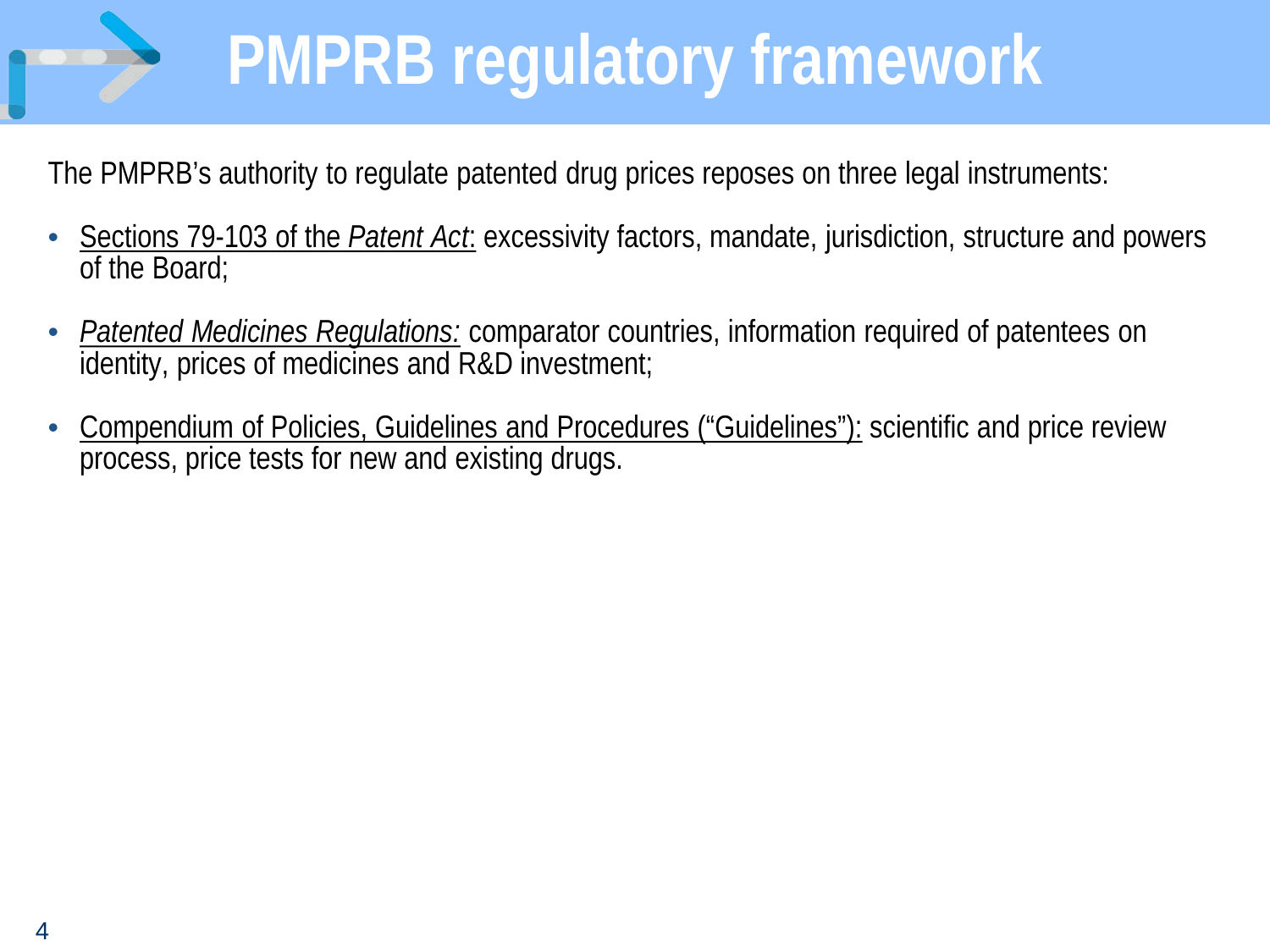## **How the PMPRB sets ceiling prices**

| <b>Breakthrough</b>                                       | Substantial<br>Improvement                                                               | Moderate<br>Improvement                                                                | Slight/no Improvement                                                         |                                                                                  | New Presentation of<br>an Existing Drug                                                |  |
|-----------------------------------------------------------|------------------------------------------------------------------------------------------|----------------------------------------------------------------------------------------|-------------------------------------------------------------------------------|----------------------------------------------------------------------------------|----------------------------------------------------------------------------------------|--|
| No<br>comparator                                          | Drug products<br>over which drug<br>under review<br>brings<br>substantial<br>improvement | Drug products<br>over which drug<br>under review<br>brings moderate<br>improvement     | Drug products over which<br>drug under review brings<br>slight/no improvement |                                                                                  | Same active<br>ingredient<br>Same indication /use<br>Same or comparable<br>dosage form |  |
| <b>MIPC</b>                                               | <b>Higher of</b><br>Top of TCC<br><b>MIPC</b><br>$\overline{\phantom{a}}$                | <b>Higher of:</b><br>- Mid point<br>(Average of top<br>of TCC and MIPC)<br>-Top of TCC | Comparable<br>drug<br>products:<br>Top of TCC                                 | No<br>comparators;<br>only<br>"superior"<br>Lower of:<br><b>Bottom</b><br>of TCC | <b>RR</b> test if same<br>dosage regimen<br><b>TCC if different</b><br>dosage regimen  |  |
|                                                           | If cannot derive dosage regimen or price of comparator(s) is excessive: MIPC test        |                                                                                        |                                                                               |                                                                                  |                                                                                        |  |
| <b>Highest International Price Comparison (HIPC) test</b> |                                                                                          |                                                                                        |                                                                               |                                                                                  |                                                                                        |  |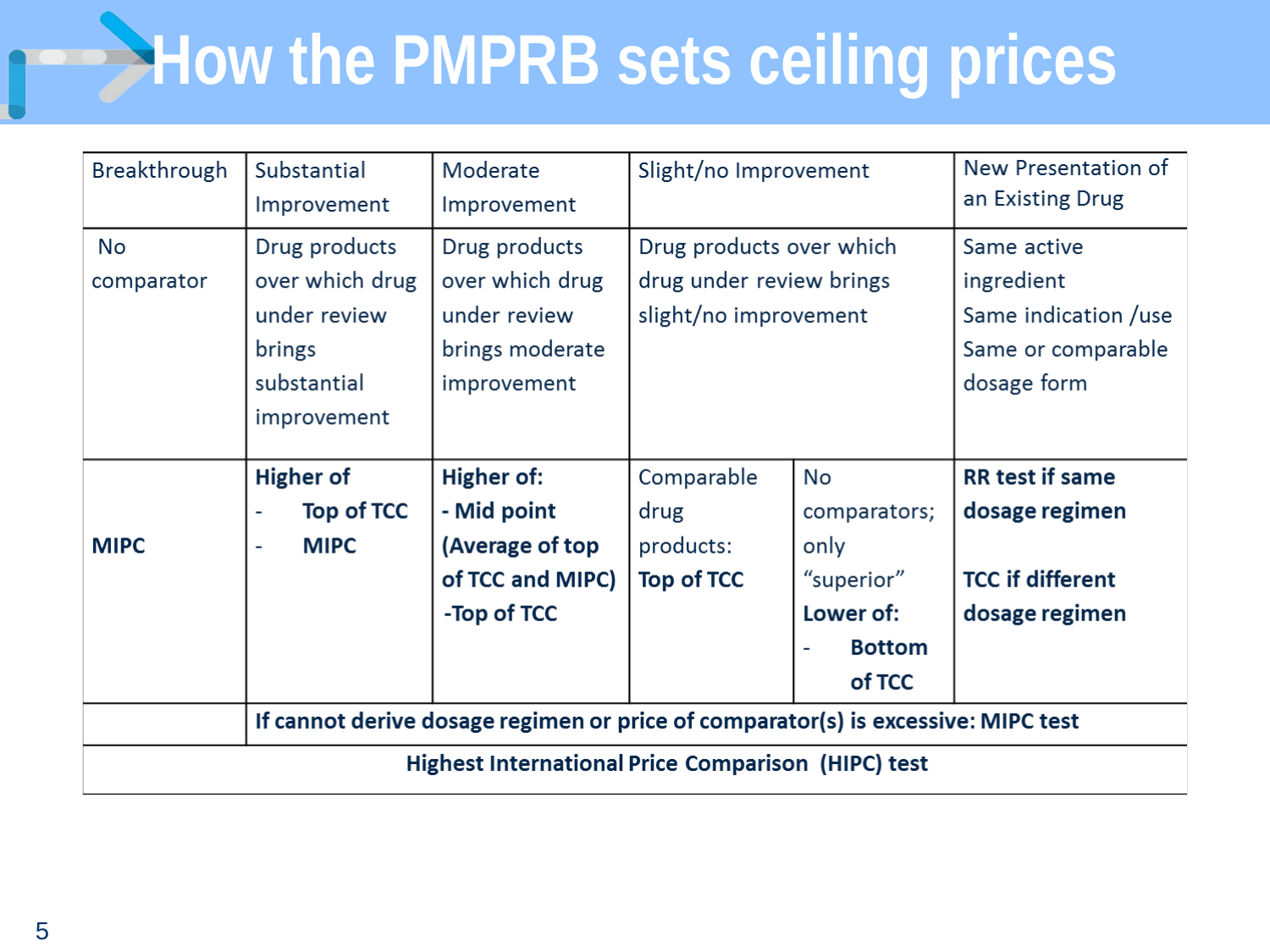## **Problems with current approach**

Our basket of comparators includes the US, an international outlier.

Our system focuses on rewarding therapeutic benefit instead of policing the risk of abuse/excessive pricing.

Our only absolute ceiling for existing drugs is *highest* international price.

Me-too drugs can be priced at the top of the domestic therapeutic class.

It is based on publicly available list prices, which are increasingly divorced from the true price net of confidential rebates/discounts.

It is not working: prices are high and R&D is low.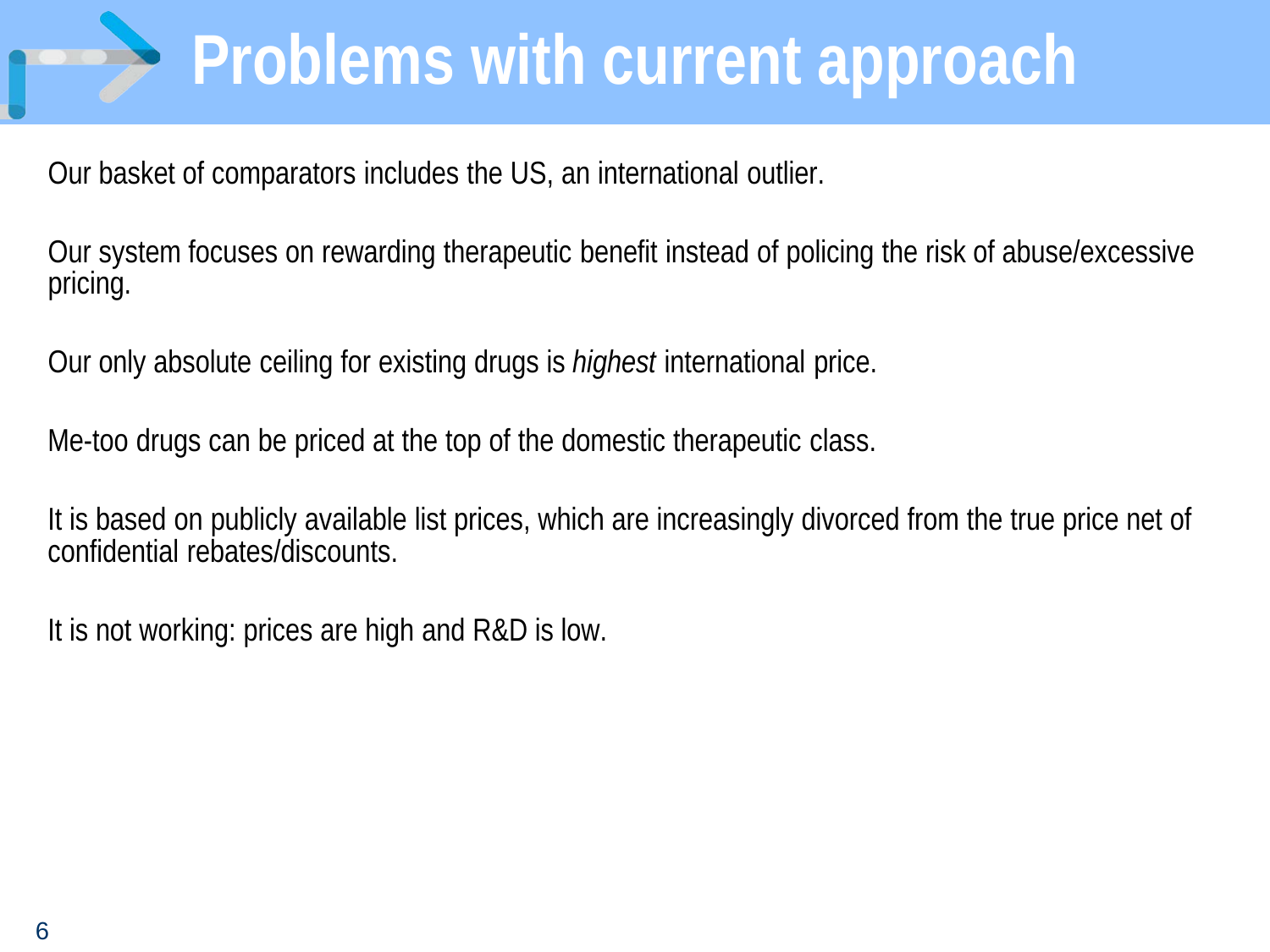

### **Framework modernization**

Canada, like many countries, faces rising health care costs as payers struggle to reconcile finite budgets with patient access to promising new health technologies.

In addition to relatively high utilization, Canada pays among the highest prices in the world for patented and generic drugs.

A surge in high cost drugs is driving public drug plan spending back into double digit growth and is accounting for a disproportionate share of total pharmaceutical spending in Canada.

Making prescription drugs more affordable is a shared FPT priority

Framework modernization is one of the PMPRB's 2015-2018 strategic priorities.

As a first step, PMPRB is currently consulting on Guideline reform.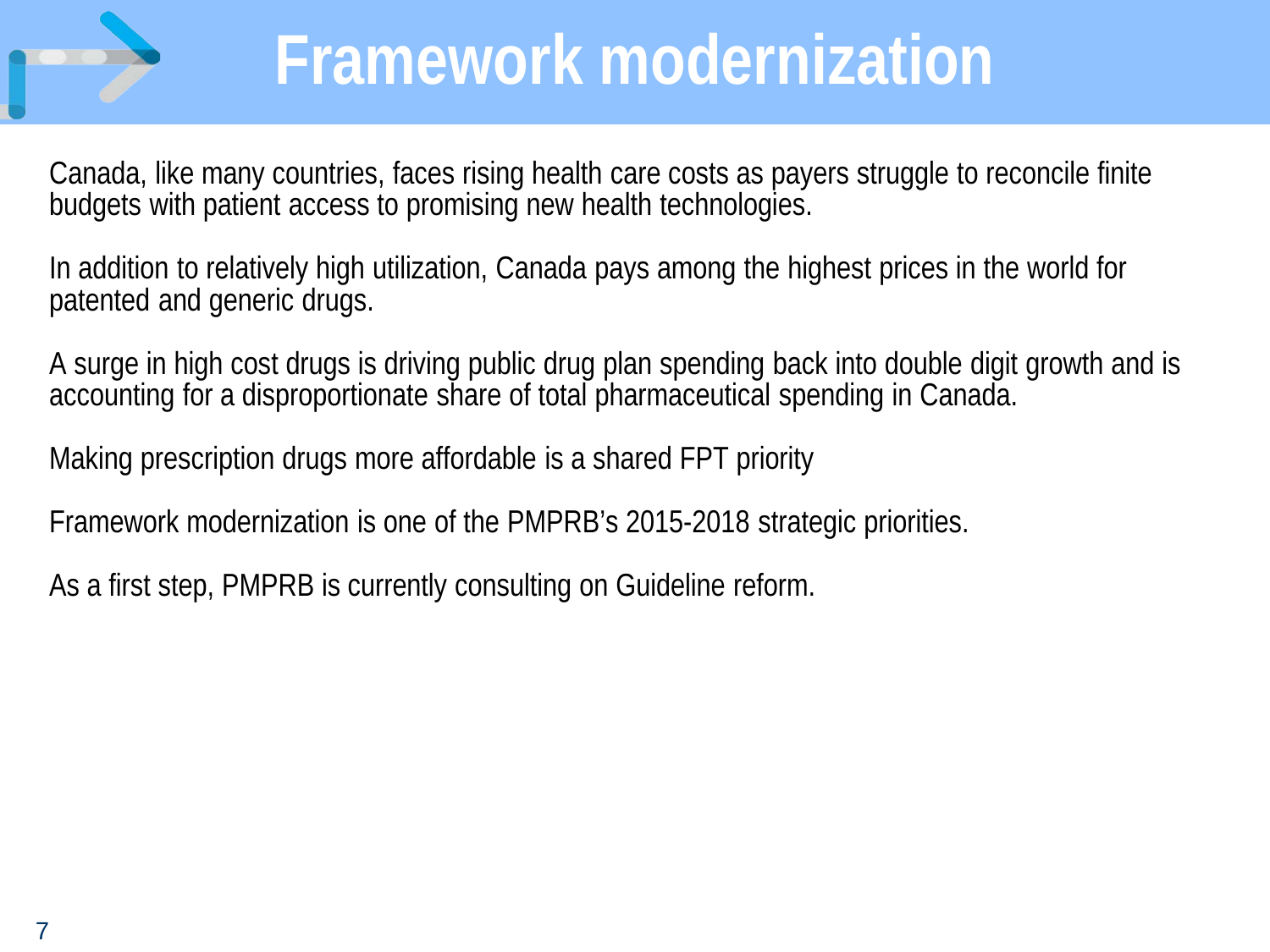

### **Canadian drug prices**

In addition to relatively high pharmaceutical utilization, Canada pays among the highest prices in the world for both patented and generic drugs.

Foreign-to-Canada price ratios

Patented (OECD, 2015) Generic (PMPRB7, Q4-2015)

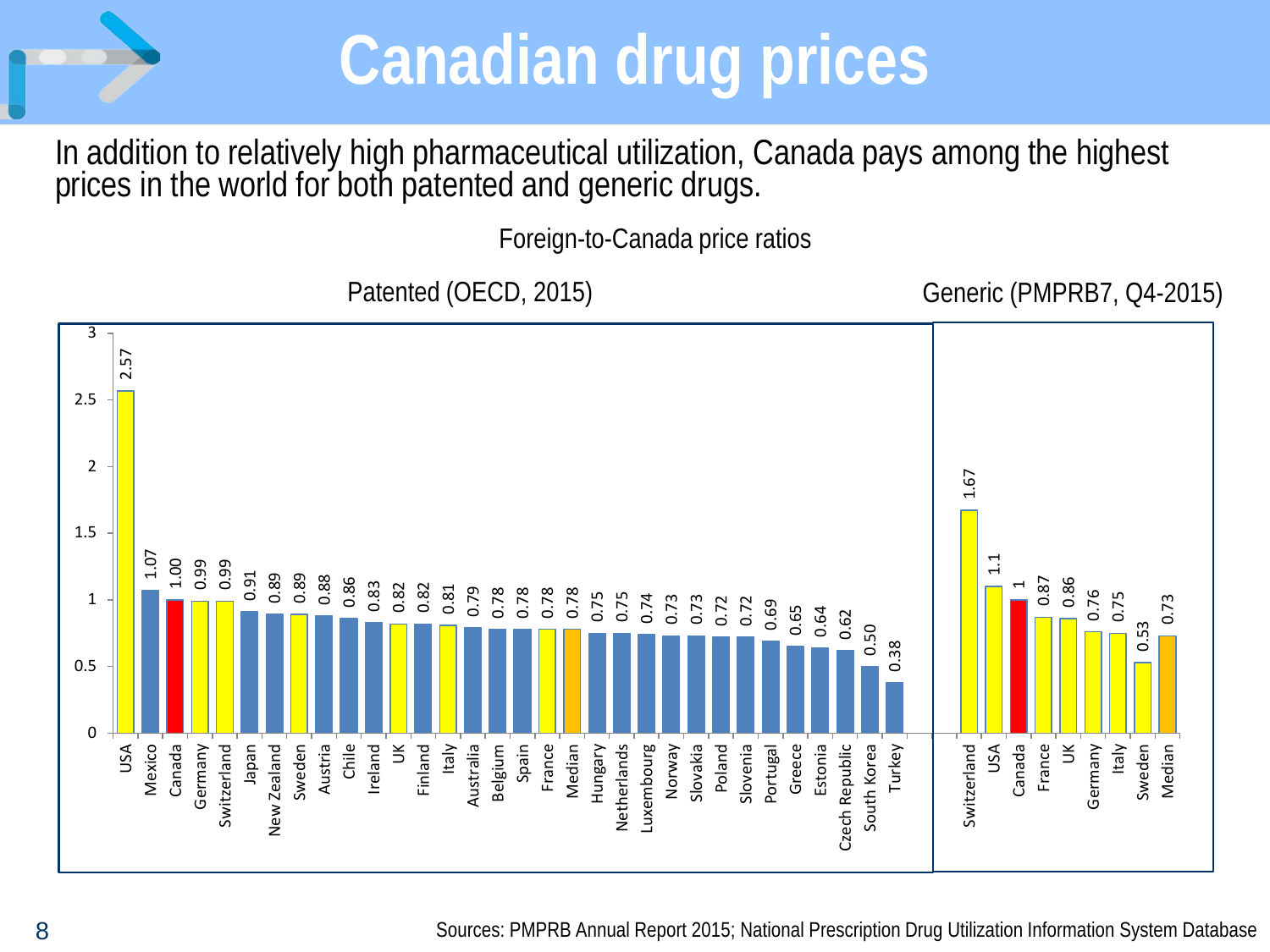

### **High cost drugs**

Total public spending on high cost drugs doubled in 2015.



Source: National Prescription Drug Utilization Information System Database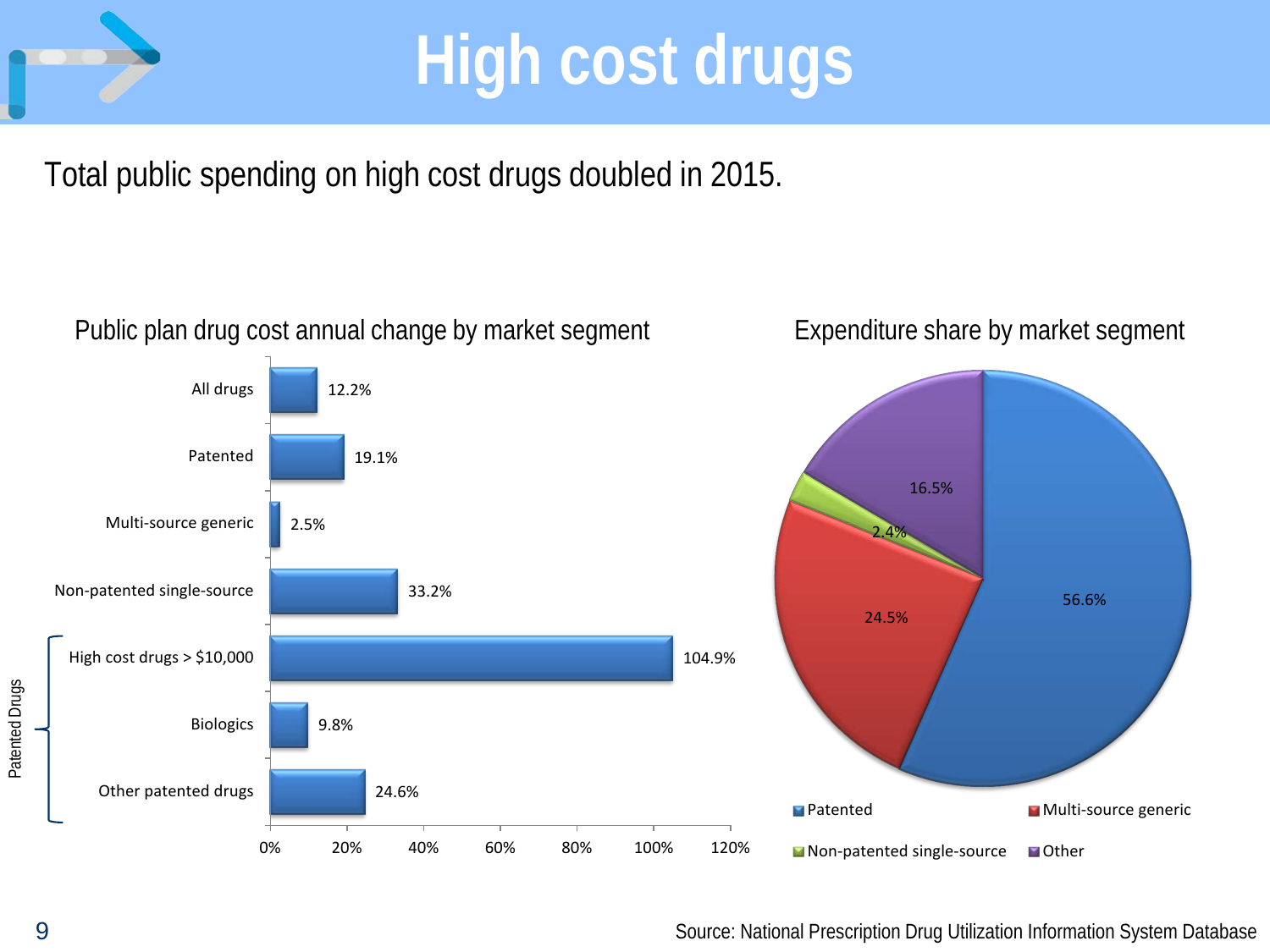

### **High cost drugs**

Growth in public drug plan spending has returned to double digits.

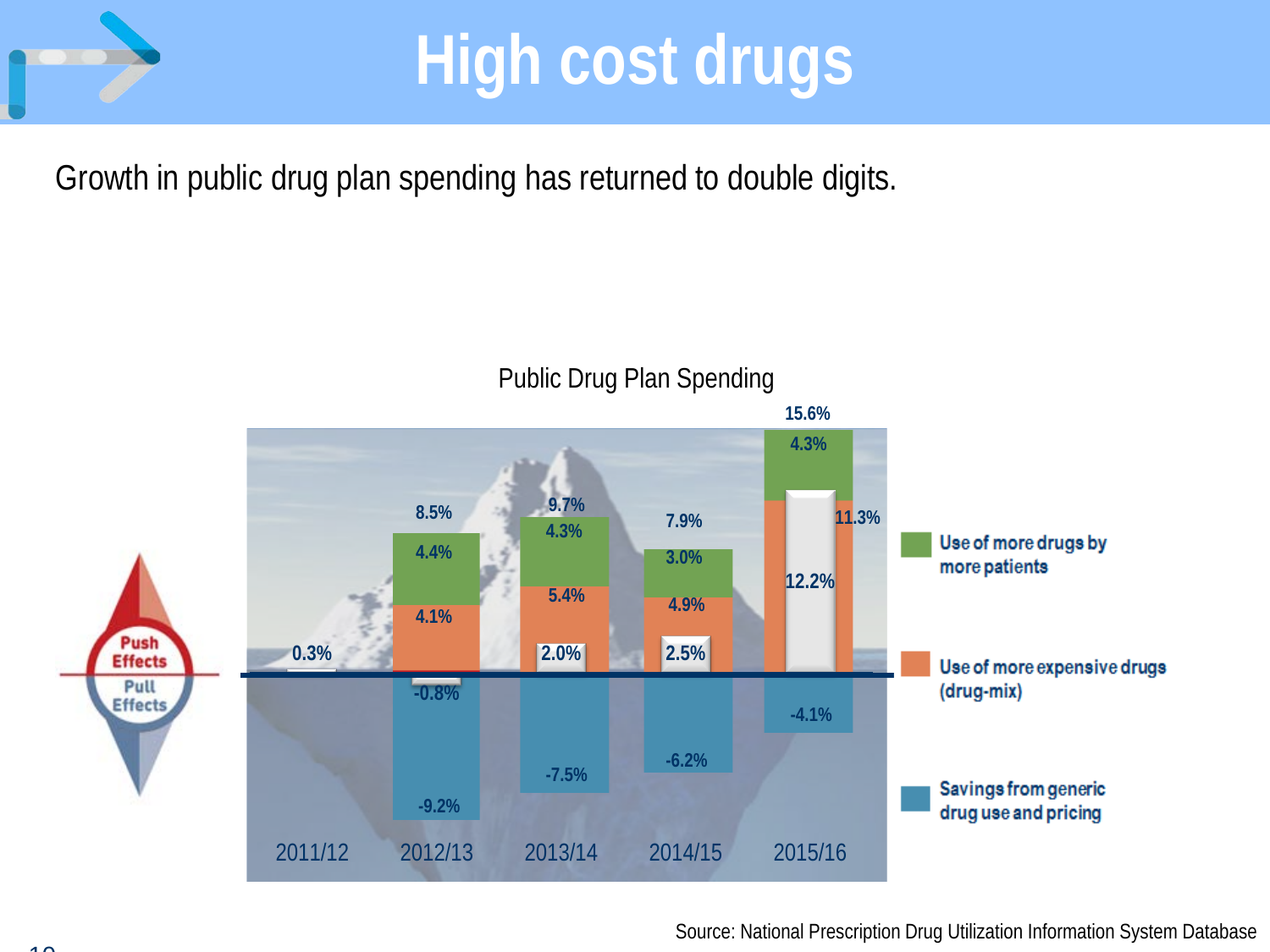

### **FPT priorities**

### **Priorities**

**"A Liberal government's… priorities for a new Health Accord will include:**

We will consult with industry and review the rules used by the Patented Medicine Prices Review Board to ensure value for the money governments and individual Canadians spend on brand name drugs."

*<https://www.liberal.ca/realchange/investing-in-health-and-home-care>*

#### Health ministers take on prescription drug costs going into federal meeting

Justin Trudeau's Liberals have promised a new health accord with the provinces



#### **ERIC HOSKINS** Why Canada needs a national pharmacare program

#### **ERIC HOSKINS**

Contributed to The Globe and Mail Published Tuesday, Oct. 14, 2014 9:59AM EDT Last updated Tuesday, Oct. 14, 2014 10:00AM EDT

AA

Hoskins is Ontario's Minister of Health and Long-Term Care

### Cabinet du Office of the

Dear Dr. Philpott:

I am honoured that you have agreed to serve Canadians as Minister of Health.

MINISTER OF HEALTH MANDATE LETTER

In particular, I will expect you to work with your colleagues and through established legislative, regulatory, and Cabinet processes to deliver on your top priorities:

- " Engage provinces and territories in the development of a new multi-year Health Accord. This accord should include a long term funding agreement. It should also:
	- support the delivery of more and better home care services. This includes more access to high quality in-home caregivers, financial supports for family care, and, when necessary, palliative care;
	- " advance pan-Canadian collaboration on health innovation to encourage the adoption of new digital health technology to improve access, increase efficiency and improve outcomes for patients;
	- " improve access to necessary prescription medications. This will include joining with provincial and territorial governments to buy drugs in bulk, reducing the cost Canadian governments pay for these drugs, making them more affordable for Canadians, and exploring the need for a national formulary; and

#### **HESA**

Standing Committee on Health

News Releases Subcommittee Home Meetings Work Members About Contact

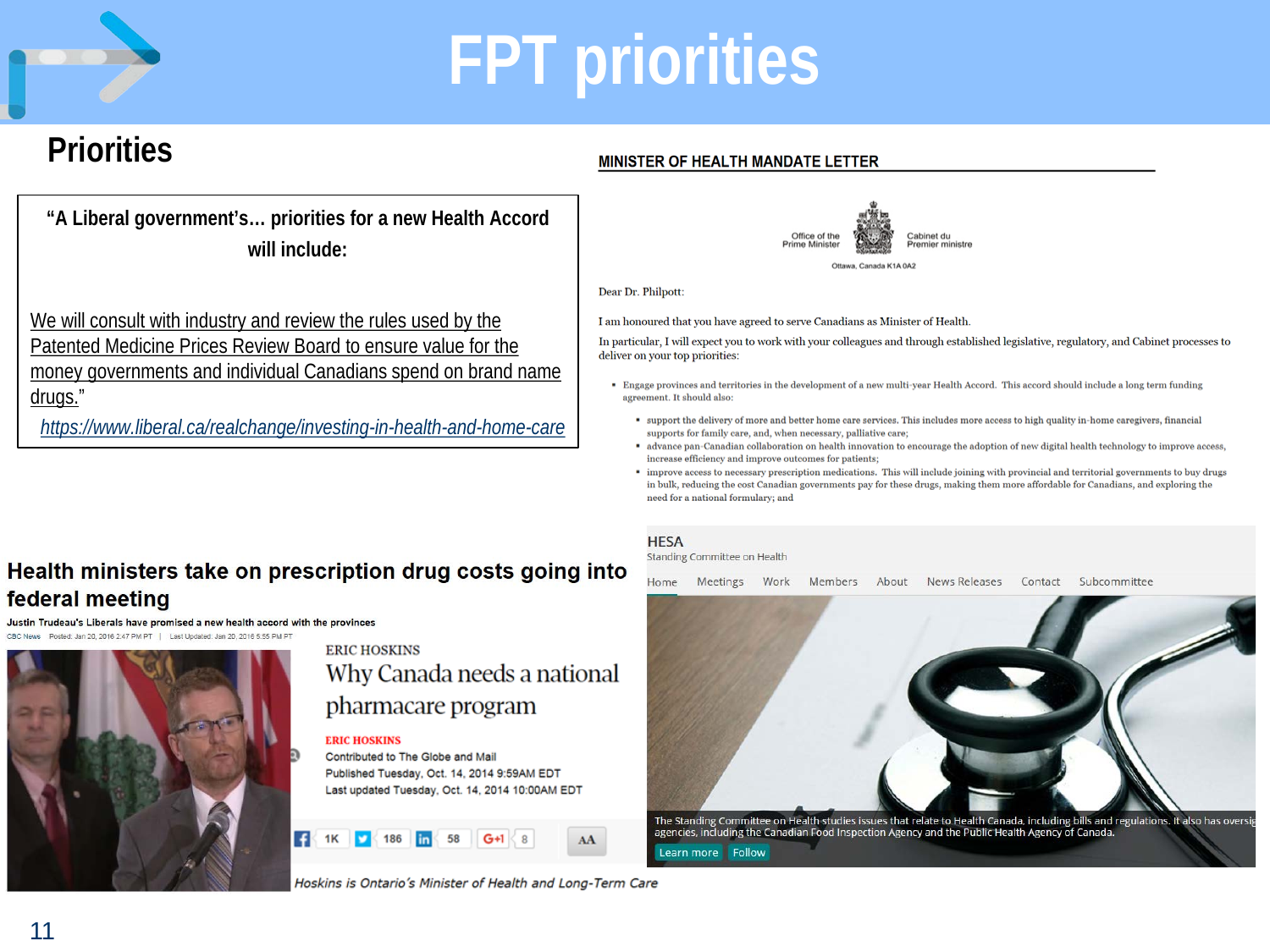

### **Guidelines reform**

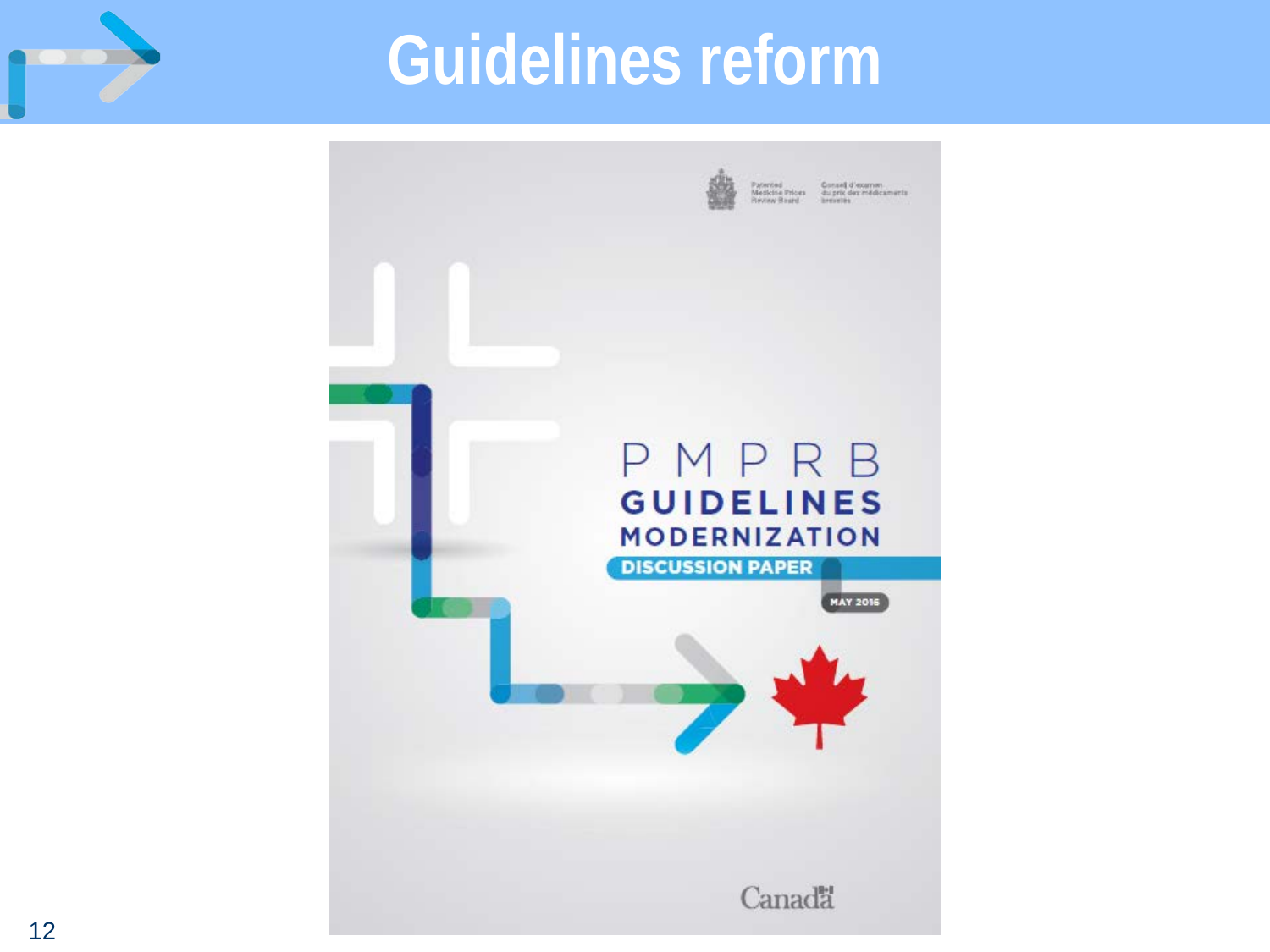## **Consultation on Guidelines reform**

In June, the PMPRB commenced consultations by issuing a discussion paper on Guidelines reform.

The paper encourages stakeholders and the public to take a fresh look at how the PMPRB interprets and applies the Act and Regulations in light of recent changes in its operating environment.

It also highlights aspects of the Guidelines that are thought to be particularly outdated, including:

- 1. How therapeutic benefit is applied
- 2. How therapeutic class is defined and applied
- 3. International and domestic price tests
- 4. How CPI is applied
- 5. "Any market" price review/price discrimination

Feedback received to the questions in the paper will inform the second phase of consultations, when specific changes to the Guidelines will be proposed.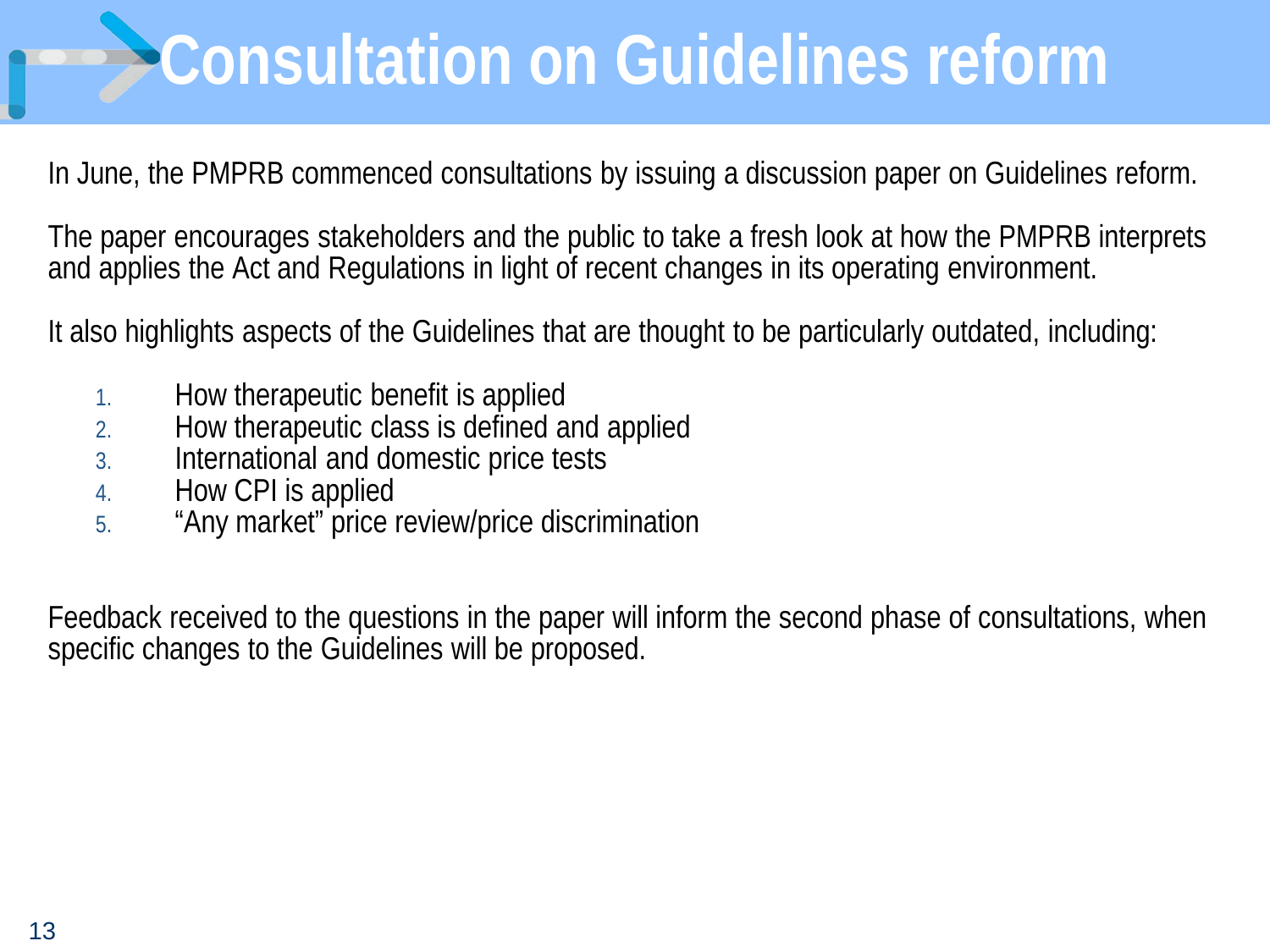## **Public feedback on Guideline reform**

**To the extent there is common ground (relatively) among a disparate group of stakeholders, it is mainly with respect to the following points:** 

- The PMPRB is relevant and has a distinct role to play by protecting consumers from excessive prices;
- The PMPRB should complement and not duplicate the role played by other participants in the Canadian pharmaceutical system (e.g., CADTH, pCPA);
- The PMPRB should prioritize drugs based on risk factors of abuse;
- The PMPRB should adopt "bright line" rules that are informed by international best practices and provide predictability and certainty to stakeholders;
- "Value" is an important consideration in assessing whether a price is excessive
	- Continued belief in the idea that patents and value-based-pricing encourage the "right" kind of innovation
- Legislative and/or regulatory change should precede Guideline reform.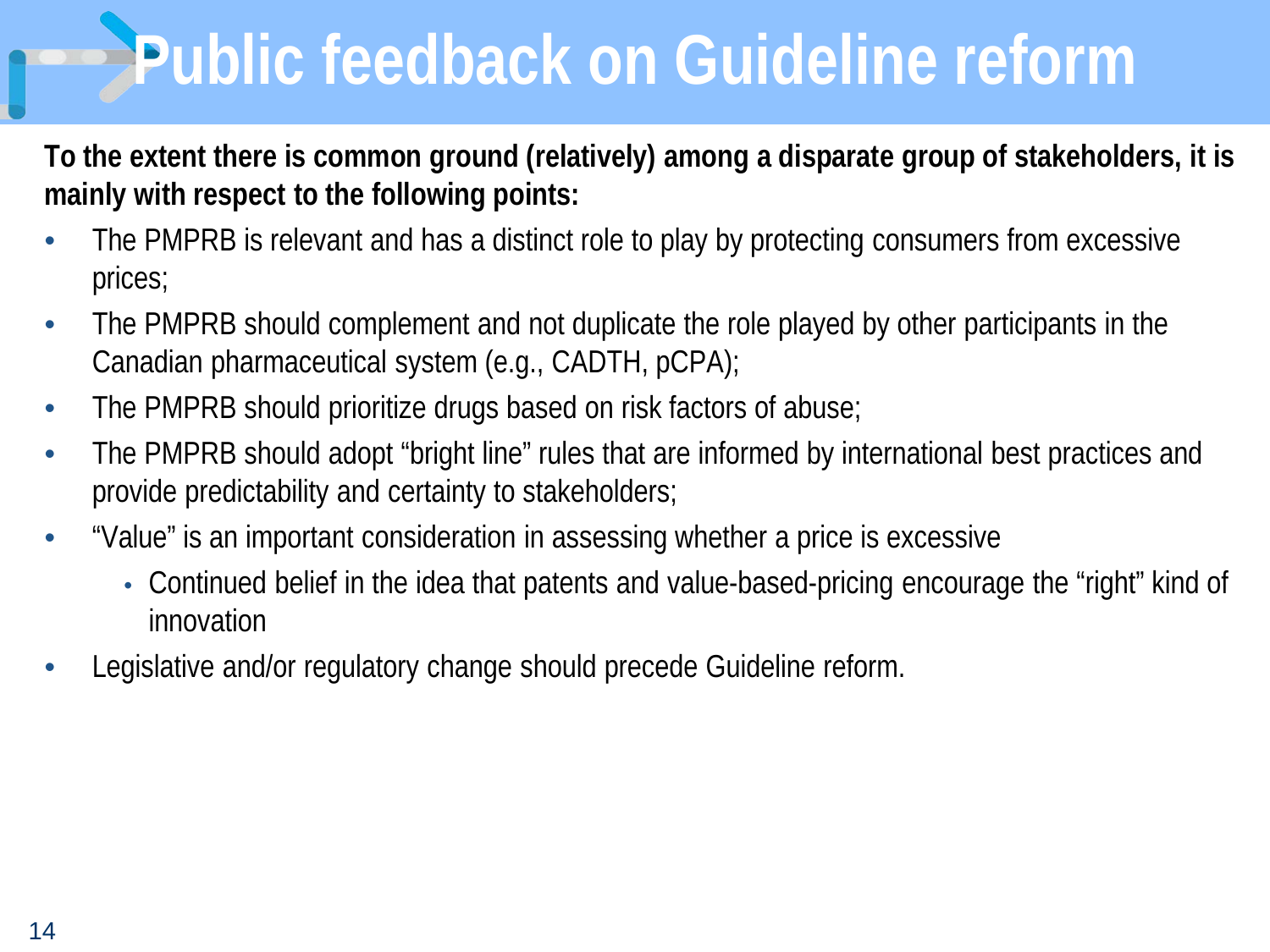### **Public feedback on Guideline reform**

**To the extent there is disagreement (relatively), it is mainly with respect to the following points:** 

- Whether "affordability" and excessivity are related concepts;
- What countries Canada should compare itself to and how ceilings should be set;
- What risk factors should be considered in prioritizing drugs;
- Whether, how and when to "rebench"
- Whether price disparities between different types of payers can be considered excessive;
- Temporal application of revised Guidelines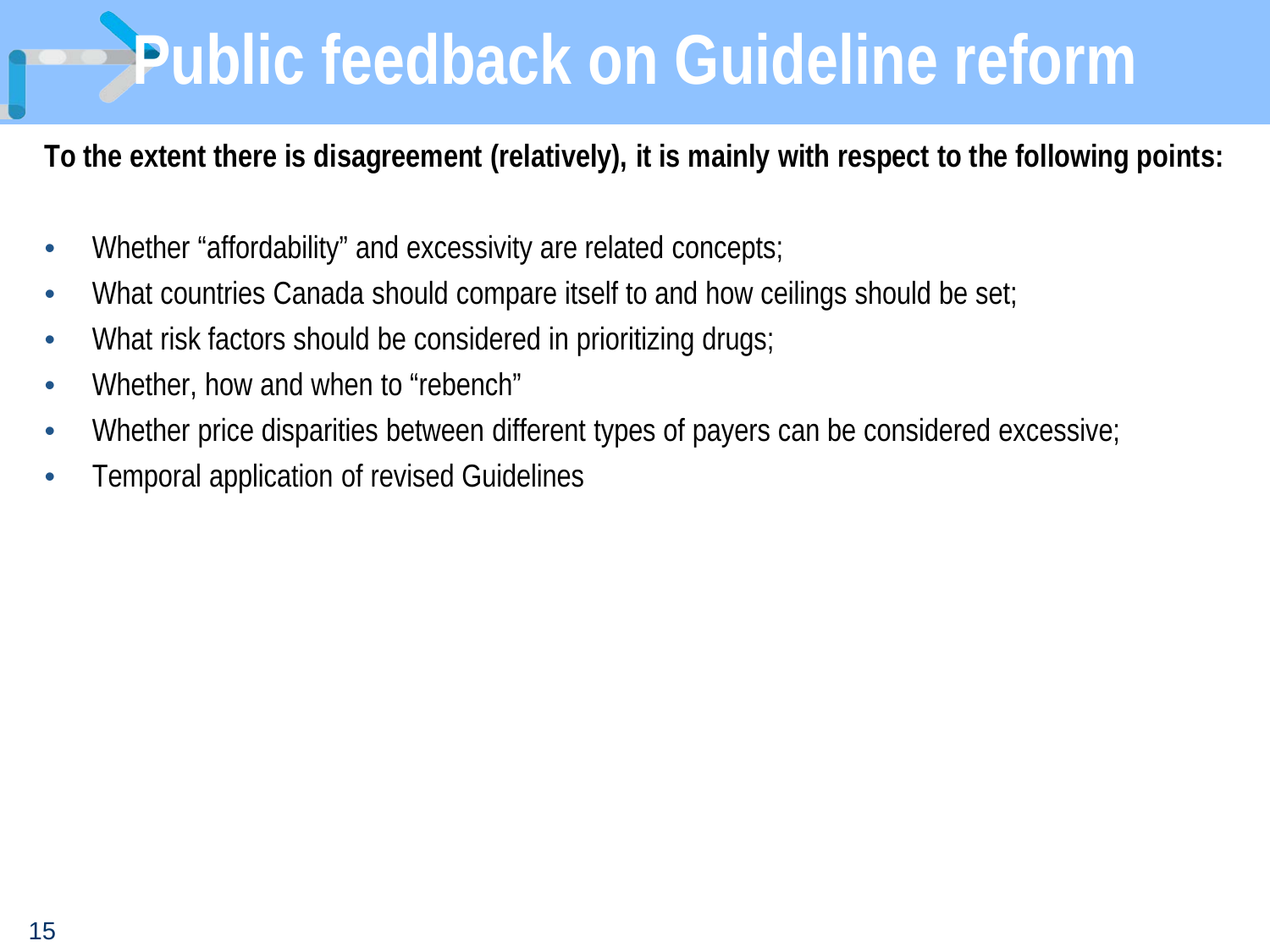

### **Closing Remarks**

Canada and the developed world is signaling a need to find solutions to ever increasing drug budget pressures.

The "patent cliff" savings from the era of mass-marketed, so-called "blockbuster" medicines are not expected to continue to finance innovation.

The drug pipeline is increasingly moving towards specialty drugs that target less common, untreated, and severe illnesses but at a price even the most well-funded payers struggle to afford.

Growing concern over sustainability has led other countries to introduce measures to address affordability, maximize value for money and keep pace with a rapidly evolving market.

PMPRB reform needs learn from international best practices and adapt regulation to the Canadian drug approval, economic assessment and reimbursement landscape context.

All stakeholders, including industry, stand to win from a price regulator that contributes to the long term sustainability of Canada's health care system.